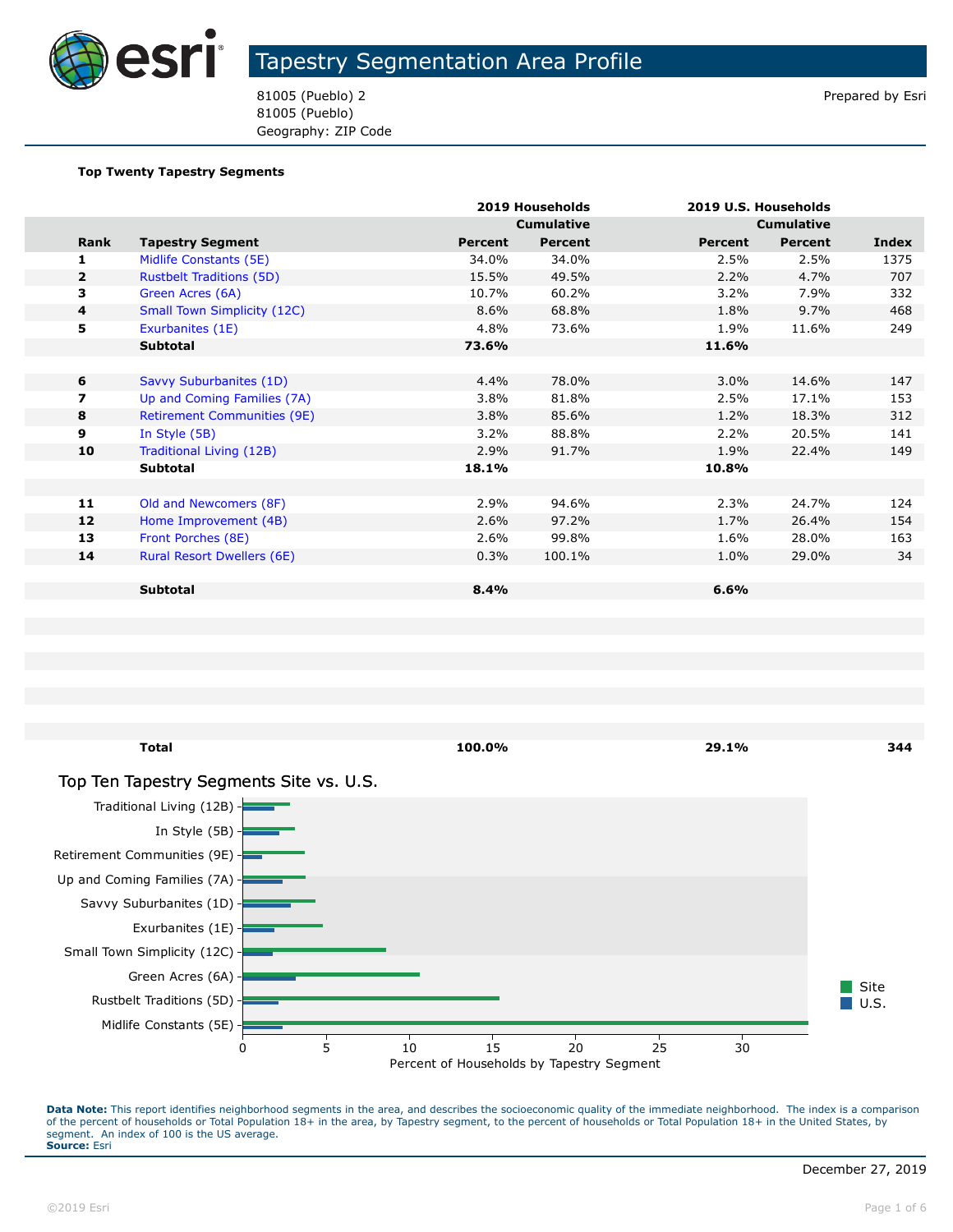

81005 (Pueblo) 2 Prepared by Esri 81005 (Pueblo) Geography: ZIP Code

#### 2019 Tapestry Indexes by Households



Data Note: This report identifies neighborhood segments in the area, and describes the socioeconomic quality of the immediate neighborhood. The index is a comparison of the percent of households or Total Population 18+ in the area, by Tapestry segment, to the percent of households or Total Population 18+ in the United States, by segment. An index of 100 is the US average. **Source:** Esri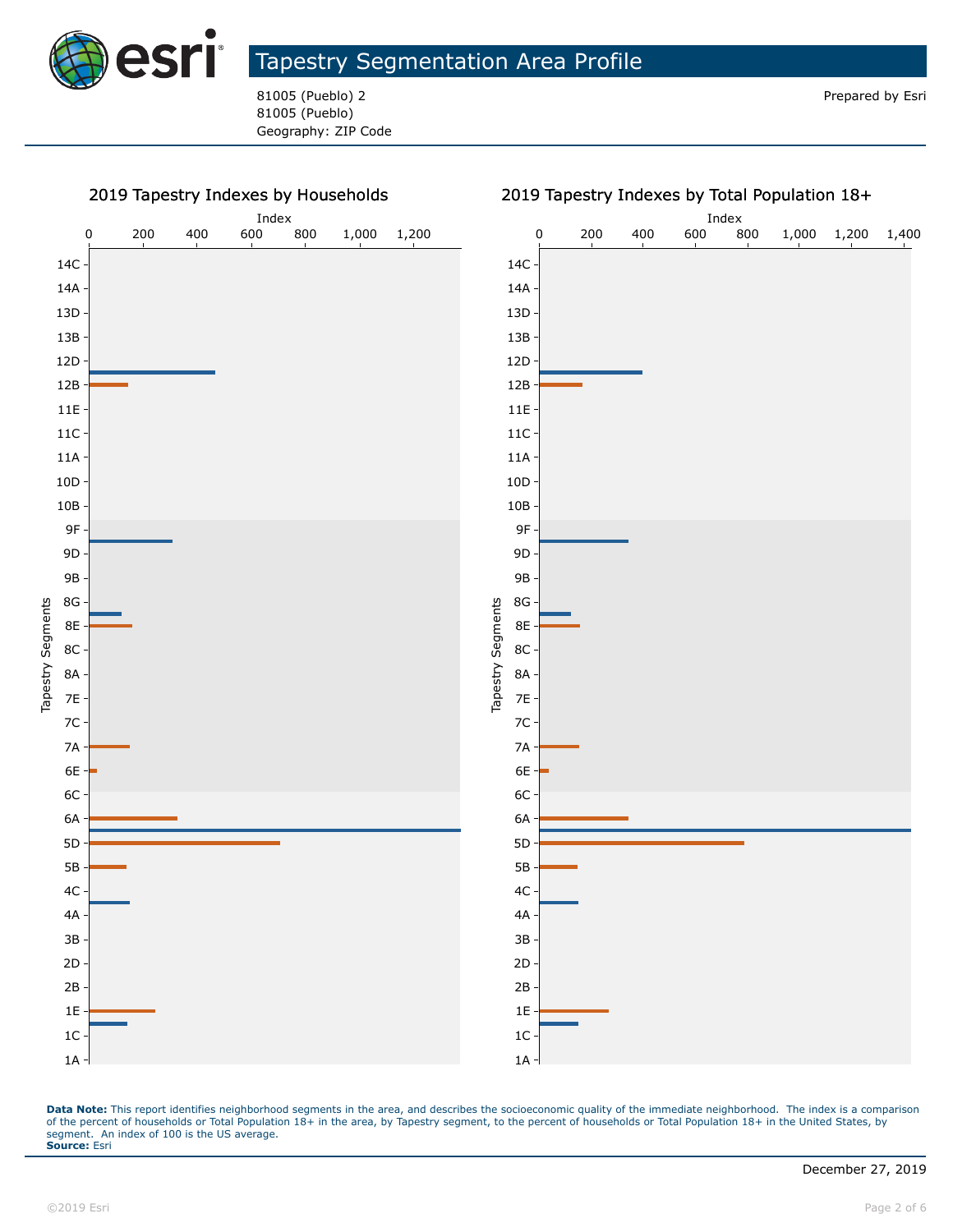

81005 (Pueblo) 2 Prepared by Esri 81005 (Pueblo) Geography: ZIP Code

| <b>Tapestry LifeMode Groups</b>                       | 2019 Households |                | <b>2019 Adult Population</b> |               |                |                    |
|-------------------------------------------------------|-----------------|----------------|------------------------------|---------------|----------------|--------------------|
|                                                       | <b>Number</b>   | <b>Percent</b> | <b>Index</b>                 | <b>Number</b> | <b>Percent</b> | Index              |
| Total:                                                | 12,781          | 100.0%         |                              | 24,881        | 100.0%         |                    |
|                                                       |                 |                |                              |               |                |                    |
| 1. Affluent Estates                                   | 1,178           | 9.2%           | 93                           | 2,521         | 10.1%          | 95                 |
| Top Tier (1A)                                         | 0               | 0.0%           | 0                            | 0             | 0.0%           | 0                  |
| Professional Pride (1B)                               | $\mathbf 0$     | 0.0%           | $\pmb{0}$                    | $\pmb{0}$     | 0.0%           | $\mathbf 0$        |
| Boomburbs (1C)                                        | 0               | 0.0%           | 0                            | 0             | 0.0%           | 0                  |
| Savvy Suburbanites (1D)                               | 559             | 4.4%           | 147                          | 1,207         | 4.9%           | 151                |
| Exurbanites (1E)                                      | 619             | 4.8%           | 249                          | 1,314         | 5.3%           | 271                |
|                                                       |                 |                |                              |               |                |                    |
| 2. Upscale Avenues                                    | 0               | $0.0\%$        | 0                            | $\mathbf 0$   | $0.0\%$        | 0                  |
| Urban Chic (2A)                                       | 0               | 0.0%           | $\pmb{0}$                    | 0             | 0.0%           | $\mathbf 0$        |
| Pleasantville (2B)                                    | 0               | 0.0%           | 0                            | 0             | $0.0\%$        | 0                  |
| Pacific Heights (2C)                                  | 0               | 0.0%           | $\pmb{0}$                    | 0             | 0.0%           | $\mathbf 0$        |
| <b>Enterprising Professionals (2D)</b>                | 0               | 0.0%           | 0                            | 0             | 0.0%           | 0                  |
|                                                       |                 |                |                              |               |                |                    |
| 3. Uptown Individuals                                 | $\mathbf 0$     | $0.0\%$        | 0                            | 0             | $0.0\%$        | 0                  |
| Laptops and Lattes (3A)                               | 0               | 0.0%           | 0                            | 0             | 0.0%           | 0                  |
| Metro Renters (3B)                                    | 0               | 0.0%           | 0                            | 0             | $0.0\%$        | 0                  |
| Trendsetters (3C)                                     | 0               | 0.0%           | 0                            | 0             | 0.0%           | $\mathbf 0$        |
|                                                       |                 |                |                              |               |                |                    |
| 4. Family Landscapes                                  | 337             | 2.6%           | 35                           | 694           | 2.8%           | 35                 |
| Soccer Moms (4A)                                      | 0               | 0.0%           | 0                            | 0             | $0.0\%$        | 0                  |
| Home Improvement (4B)                                 | 337             | 2.6%           | 154                          | 694           | 2.8%           | 151                |
| Middleburg (4C)                                       | 0               | 0.0%           | 0                            | 0             | 0.0%           | 0                  |
|                                                       |                 |                |                              |               |                |                    |
| 5. GenXurban                                          | 6,725           | 52.6%          | 465                          | 13,165        | 52.9%          | 487                |
| Comfortable Empty Nesters (5A)                        | 0<br>405        | 0.0%<br>3.2%   | $\pmb{0}$<br>141             | 0<br>782      | 0.0%<br>3.1%   | $\mathbf 0$<br>150 |
| In Style (5B)                                         | 0               | 0.0%           | $\pmb{0}$                    | 0             | 0.0%           | $\mathbf 0$        |
| Parks and Rec (5C)<br><b>Rustbelt Traditions (5D)</b> | 1,978           | 15.5%          | 707                          | 4,057         | 16.3%          | 792                |
| Midlife Constants (5E)                                | 4,342           | 34.0%          | 1,375                        | 8,326         | 33.5%          | 1,432              |
|                                                       |                 |                |                              |               |                |                    |
| <b>6. Cozy Country Living</b>                         | 1,409           | 11.0%          | 92                           | 2,953         | 11.9%          | 100                |
| Green Acres (6A)                                      | 1,365           | 10.7%          | 332                          | 2,860         | 11.5%          | 344                |
| Salt of the Earth (6B)                                | 0               | 0.0%           | $\pmb{0}$                    | 0             | 0.0%           | 0                  |
| The Great Outdoors (6C)                               | 0               | 0.0%           | 0                            | 0             | 0.0%           | 0                  |
| Prairie Living (6D)                                   | 0               | 0.0%           | $\pmb{0}$                    | 0             | 0.0%           | $\pmb{0}$          |
| Rural Resort Dwellers (6E)                            | 44              | 0.3%           | 34                           | 93            | 0.4%           | 40                 |
| <b>Heartland Communities (6F)</b>                     | 0               | 0.0%           | 0                            | $\mathbf 0$   | 0.0%           | $\mathbf 0$        |
|                                                       |                 |                |                              |               |                |                    |
| 7. Ethnic Enclaves                                    | 485             | 3.8%           | 53                           | 1,031         | 4.1%           | 50                 |
| Up and Coming Families (7A)                           | 485             | 3.8%           | 153                          | 1,031         | 4.1%           | 158                |
| Urban Villages (7B)                                   | 0               | 0.0%           | $\pmb{0}$                    | 0             | 0.0%           | 0                  |
| American Dreamers (7C)                                | 0               | 0.0%           | 0                            | 0             | 0.0%           | 0                  |
| Barrios Urbanos (7D)                                  | 0               | 0.0%           | $\pmb{0}$                    | 0             | 0.0%           | 0                  |
| Valley Growers (7E)                                   | 0               | 0.0%           | 0                            | 0             | $0.0\%$        | 0                  |
| Southwestern Families (7F)                            | 0               | $0.0\%$        | 0                            | 0             | 0.0%           | 0                  |

Data Note: This report identifies neighborhood segments in the area, and describes the socioeconomic quality of the immediate neighborhood. The index is a comparison of the percent of households or Total Population 18+ in the area, by Tapestry segment, to the percent of households or Total Population 18+ in the United States, by<br>segment. An index of 100 is the US average.<br>**Source:** Es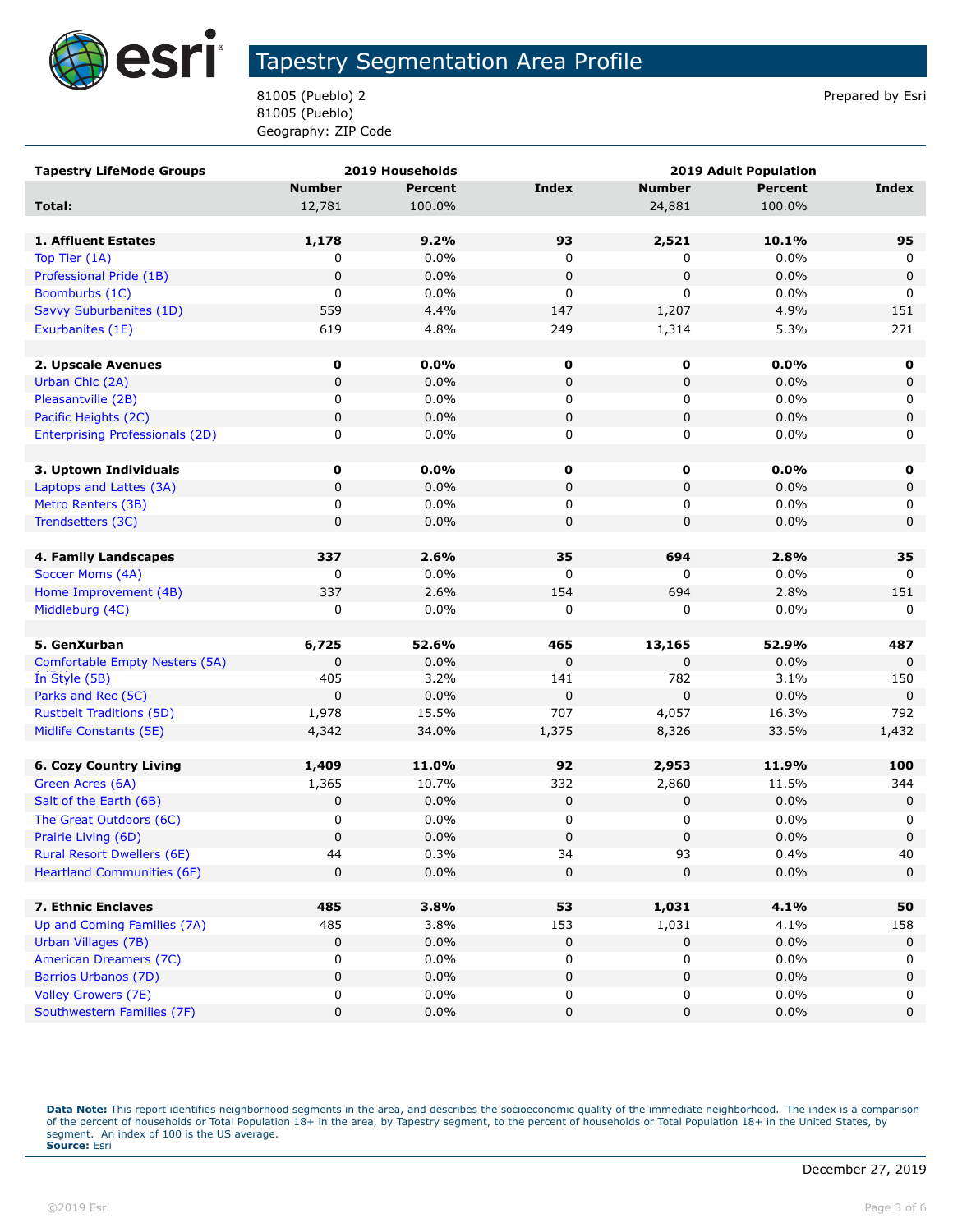

81005 (Pueblo) 2 Prepared by Esri 81005 (Pueblo) Geography: ZIP Code

| <b>Tapestry LifeMode Groups</b>        |                | 2019 Households |             | 2019 Adult Population |                |              |
|----------------------------------------|----------------|-----------------|-------------|-----------------------|----------------|--------------|
|                                        | <b>Number</b>  | <b>Percent</b>  | Index       | <b>Number</b>         | <b>Percent</b> | <b>Index</b> |
| Total:                                 | 12,781         | 100.0%          |             | 24,881                | 100.0%         |              |
|                                        |                |                 |             |                       |                |              |
| 8. Middle Ground                       | 694            | 5.4%            | 50          | 1,234                 | 5.0%           | 49           |
| City Lights (8A)                       | 0              | 0.0%            | 0           | 0                     | 0.0%           | 0            |
| Emerald City (8B)                      | $\pmb{0}$      | 0.0%            | $\mathbf 0$ | 0                     | 0.0%           | $\mathbf 0$  |
| Bright Young Professionals (8C)        | 0              | 0.0%            | 0           | 0                     | $0.0\%$        | 0            |
| Downtown Melting Pot (8D)              | $\pmb{0}$      | 0.0%            | $\pmb{0}$   | 0                     | 0.0%           | $\mathbf 0$  |
| Front Porches (8E)                     | 329            | 2.6%            | 163         | 609                   | 2.4%           | 162          |
| Old and Newcomers (8F)                 | 365            | 2.9%            | 124         | 625                   | 2.5%           | 126          |
| Hardscrabble Road (8G)                 | 0              | 0.0%            | 0           | 0                     | 0.0%           | 0            |
|                                        |                |                 |             |                       |                |              |
| 9. Senior Styles                       | 482            | 3.8%            | 65          | 866                   | 3.5%           | 70           |
| Silver & Gold (9A)                     | 0              | 0.0%            | 0           | 0                     | 0.0%           | 0            |
| Golden Years (9B)                      | 0              | 0.0%            | 0           | 0                     | 0.0%           | 0            |
| The Elders (9C)                        | $\pmb{0}$      | 0.0%            | $\pmb{0}$   | 0                     | 0.0%           | $\mathbf 0$  |
| Senior Escapes (9D)                    | 0              | 0.0%            | 0           | 0                     | $0.0\%$        | 0            |
| <b>Retirement Communities (9E)</b>     | 482            | 3.8%            | 312         | 866                   | 3.5%           | 345          |
| Social Security Set (9F)               | 0              | 0.0%            | 0           | 0                     | 0.0%           | 0            |
|                                        |                |                 |             |                       |                |              |
| <b>10. Rustic Outposts</b>             | 0              | 0.0%            | 0           | 0                     | 0.0%           | 0            |
| Southern Satellites (10A)              | 0              | 0.0%            | 0           | 0                     | 0.0%           | 0            |
| Rooted Rural (10B)                     | 0              | 0.0%            | 0           | 0                     | $0.0\%$        | 0            |
| Diners & Miners (10C)                  | $\mathbf 0$    | 0.0%            | $\mathbf 0$ | 0                     | 0.0%           | 0            |
| Down the Road (10D)                    | 0              | 0.0%            | 0           | 0                     | 0.0%           | 0            |
| Rural Bypasses (10E)                   | $\pmb{0}$      | 0.0%            | $\pmb{0}$   | 0                     | 0.0%           | $\mathbf 0$  |
|                                        |                |                 |             |                       |                |              |
| 11. Midtown Singles                    | 0              | 0.0%            | $\mathbf 0$ | $\mathbf 0$           | 0.0%           | 0            |
| City Strivers (11A)                    | 0              | 0.0%            | 0           | 0                     | 0.0%           | 0            |
| Young and Restless (11B)               | 0              | 0.0%            | $\mathbf 0$ | 0                     | 0.0%           | $\mathbf 0$  |
| Metro Fusion (11C)                     | 0              | 0.0%            | 0           | 0                     | $0.0\%$        | 0            |
| Set to Impress (11D)                   | 0              | 0.0%            | $\mathbf 0$ | 0                     | 0.0%           | 0            |
| City Commons (11E)                     | 0              | 0.0%            | 0           | 0                     | $0.0\%$        | 0            |
|                                        |                |                 |             |                       |                |              |
| 12. Hometown                           | 1,471          | 11.5%           | 189         | 2,417                 | 9.7%           | 169          |
| Family Foundations (12A)               | 0              | 0.0%            | $\pmb{0}$   | $\mathbf 0$           | 0.0%           | $\Omega$     |
| <b>Traditional Living (12B)</b>        | 366            | 2.9%            | 149         | 758                   | 3.0%           | 170          |
| <b>Small Town Simplicity (12C)</b>     | 1,105          | 8.6%            | 468         | 1,659                 | 6.7%           | 400          |
| Modest Income Homes (12D)              | 0              | 0.0%            | 0           | 0                     | 0.0%           | 0            |
|                                        |                |                 |             |                       |                |              |
| 13. Next Wave                          | 0              | 0.0%            | 0           | 0                     | 0.0%           | 0            |
| <b>International Marketplace (13A)</b> | 0              | 0.0%            | $\mathbf 0$ | 0                     | 0.0%           | 0            |
| Las Casas (13B)                        | 0              | 0.0%            | 0           | 0                     | 0.0%           | 0            |
| <b>NeWest Residents (13C)</b>          | $\mathbf 0$    | 0.0%            | $\pmb{0}$   | 0                     | 0.0%           | 0            |
| Fresh Ambitions (13D)                  | 0              | 0.0%            | 0           | 0                     | 0.0%           | 0            |
| High Rise Renters (13E)                | $\mathbf 0$    | 0.0%            | 0           | $\pmb{0}$             | 0.0%           | $\mathbf 0$  |
|                                        |                |                 |             |                       |                |              |
| <b>14. Scholars and Patriots</b>       | 0              | 0.0%            | $\pmb{0}$   | $\pmb{0}$             | 0.0%           | $\mathbf 0$  |
| Military Proximity (14A)               | 0              | 0.0%            | 0           | 0                     | $0.0\%$        | 0            |
| College Towns (14B)                    | $\pmb{0}$<br>0 | 0.0%            | $\pmb{0}$   | 0                     | 0.0%           | $\mathbf 0$  |
| Dorms to Diplomas (14C)                |                | 0.0%            | 0           | 0                     | 0.0%           | 0            |
| Unclassified (15)                      |                | 0.0%            |             |                       | $0.0\%$        | 0            |
|                                        | 0              |                 | 0           | 0                     |                |              |

Data Note: This report identifies neighborhood segments in the area, and describes the socioeconomic quality of the immediate neighborhood. The index is a comparison of the percent of households or Total Population 18+ in the area, by Tapestry segment, to the percent of households or Total Population 18+ in the United States, by<br>segment. An index of 100 is the US average.<br>**Source:** Es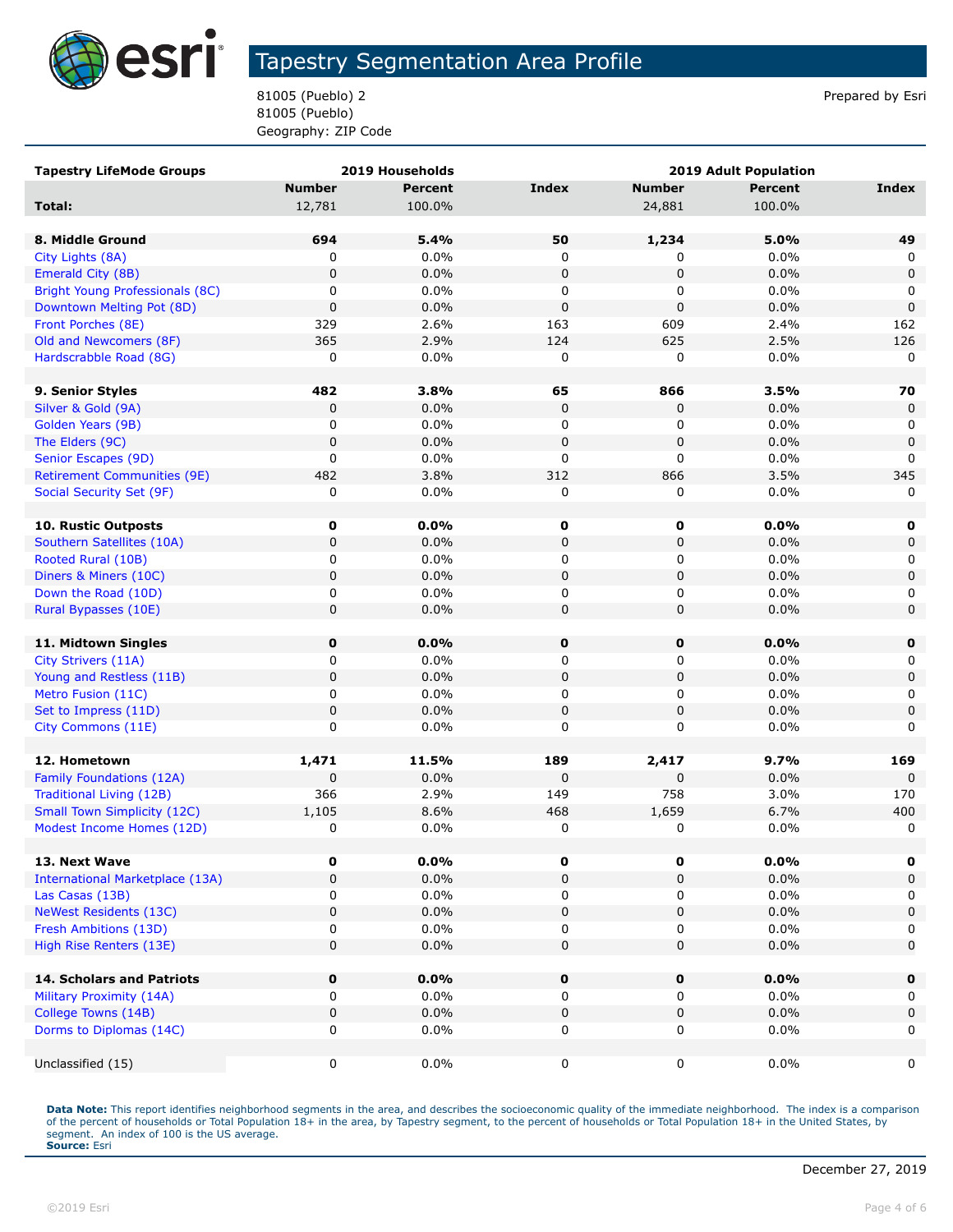

81005 (Pueblo) 2 Prepared by Esri 81005 (Pueblo) Geography: ZIP Code

| <b>Tapestry Urbanization Groups</b> |                | 2019 Households | 2019 Adult Population |               |                |              |
|-------------------------------------|----------------|-----------------|-----------------------|---------------|----------------|--------------|
|                                     | <b>Number</b>  | <b>Percent</b>  | <b>Index</b>          | <b>Number</b> | <b>Percent</b> | Index        |
| Total:                              | 12,781         | 100.0%          |                       | 24,881        | 100.0%         |              |
|                                     |                |                 |                       |               |                |              |
| 1. Principal Urban Center           | $\pmb{0}$      | 0.0%            | $\mathbf 0$           | 0             | 0.0%           | $\mathbf 0$  |
| Laptops and Lattes (3A)             | $\mathsf 0$    | 0.0%            | $\mathbf 0$           | 0             | 0.0%           | 0            |
| Metro Renters (3B)                  | $\mathbf 0$    | 0.0%            | $\mathbf 0$           | $\mathbf 0$   | 0.0%           | $\mathbf 0$  |
| Trendsetters (3C)                   | 0              | 0.0%            | 0                     | 0             | 0.0%           | 0            |
| Downtown Melting Pot (8D)           | $\pmb{0}$      | 0.0%            | $\mathbf 0$           | 0             | 0.0%           | $\mathbf 0$  |
| City Strivers (11A)                 | $\mathsf 0$    | 0.0%            | $\mathbf 0$           | 0             | 0.0%           | 0            |
| <b>NeWest Residents (13C)</b>       | $\mathbf 0$    | 0.0%            | $\mathbf 0$           | 0             | 0.0%           | $\mathbf 0$  |
| Fresh Ambitions (13D)               | 0              | 0.0%            | 0                     | 0             | 0.0%           | 0            |
| High Rise Renters (13E)             | $\mathsf 0$    | 0.0%            | $\pmb{0}$             | 0             | 0.0%           | $\mathbf 0$  |
|                                     |                |                 |                       |               |                |              |
| 2. Urban Periphery                  | 1,978          | 15.5%           | 93                    | 4,057         | 16.3%          | 92           |
| Pacific Heights (2C)                | 0              | $0.0\%$         | 0                     | 0             | 0.0%           | $\Omega$     |
| <b>Rustbelt Traditions (5D)</b>     | 1,978          | 15.5%           | 707                   | 4,057         | 16.3%          | 792          |
| Urban Villages (7B)                 | 0              | 0.0%            | 0                     | 0             | 0.0%           | $\mathbf 0$  |
| American Dreamers (7C)              | 0              | 0.0%            | $\mathbf 0$           | $\pmb{0}$     | 0.0%           | $\mathbf 0$  |
| Barrios Urbanos (7D)                | 0              | $0.0\%$         | 0                     | 0             | 0.0%           | 0            |
| Southwestern Families (7F)          | $\mathbf 0$    | 0.0%            | $\overline{0}$        | $\mathbf 0$   | 0.0%           | 0            |
| City Lights (8A)                    | 0              | 0.0%            | 0                     | 0             | 0.0%           | 0            |
| Bright Young Professionals (8C)     | 0              | 0.0%            | $\mathbf 0$           | 0             | 0.0%           | $\mathbf 0$  |
| Metro Fusion (11C)                  | 0              | 0.0%            | 0                     | 0             | 0.0%           | $\mathbf 0$  |
| Family Foundations (12A)            | $\mathsf 0$    | 0.0%            | $\pmb{0}$             | 0             | 0.0%           | $\mathbf 0$  |
| Modest Income Homes (12D)           | 0              | 0.0%            | 0                     | 0             | 0.0%           | 0            |
| International Marketplace (13A)     | $\mathbf 0$    | 0.0%            | $\mathbf 0$           | 0             | 0.0%           | $\mathbf 0$  |
| Las Casas (13B)                     | 0              | 0.0%            | 0                     | $\mathbf 0$   | 0.0%           | $\mathbf 0$  |
|                                     |                |                 |                       |               |                |              |
| 3. Metro Cities                     | 1,947          | 15.2%           | 84                    | 3,640         | 14.6%          | 87           |
| In Style (5B)                       | 405            | 3.2%            | 141                   | 782           | 3.1%           | 150          |
| Emerald City (8B)                   | 0              | $0.0\%$         | $\pmb{0}$             | 0             | 0.0%           | 0            |
| Front Porches (8E)                  | 329            | 2.6%            | 163                   | 609           | 2.4%           | 162          |
| Old and Newcomers (8F)              | 365            | 2.9%            | 124                   | 625           | 2.5%           | 126          |
| Hardscrabble Road (8G)              | $\mathbf 0$    | 0.0%            | $\mathbf 0$           | 0             | 0.0%           | 0            |
| <b>Retirement Communities (9E)</b>  | 482            | 3.8%            | 312                   | 866           | 3.5%           | 345          |
| Social Security Set (9F)            | $\pmb{0}$      | 0.0%            | $\pmb{0}$             | $\pmb{0}$     | 0.0%           | $\mathbf 0$  |
| Young and Restless (11B)            | 0              | 0.0%            | 0                     | 0             | 0.0%           | 0            |
| Set to Impress (11D)                | $\mathbf{0}$   | 0.0%            | $\mathbf 0$           | 0             | 0.0%           | $\mathbf 0$  |
| City Commons (11E)                  | 0              | $0.0\%$         | 0                     | 0             | 0.0%           | $\mathbf{0}$ |
| Traditional Living (12B)            | 366            | 2.9%            | 149                   | 758           | 3.0%           | 170          |
| College Towns (14B)                 | 0              | 0.0%            | 0                     | 0             | 0.0%           | 0            |
| Dorms to Diplomas (14C)             | $\overline{0}$ | 0.0%            | $\overline{0}$        | 0             | 0.0%           | $\mathbf{0}$ |

Data Note: This report identifies neighborhood segments in the area, and describes the socioeconomic quality of the immediate neighborhood. The index is a comparison of the percent of households or Total Population 18+ in the area, by Tapestry segment, to the percent of households or Total Population 18+ in the United States, by<br>segment. An index of 100 is the US average.<br>**Source:** Es